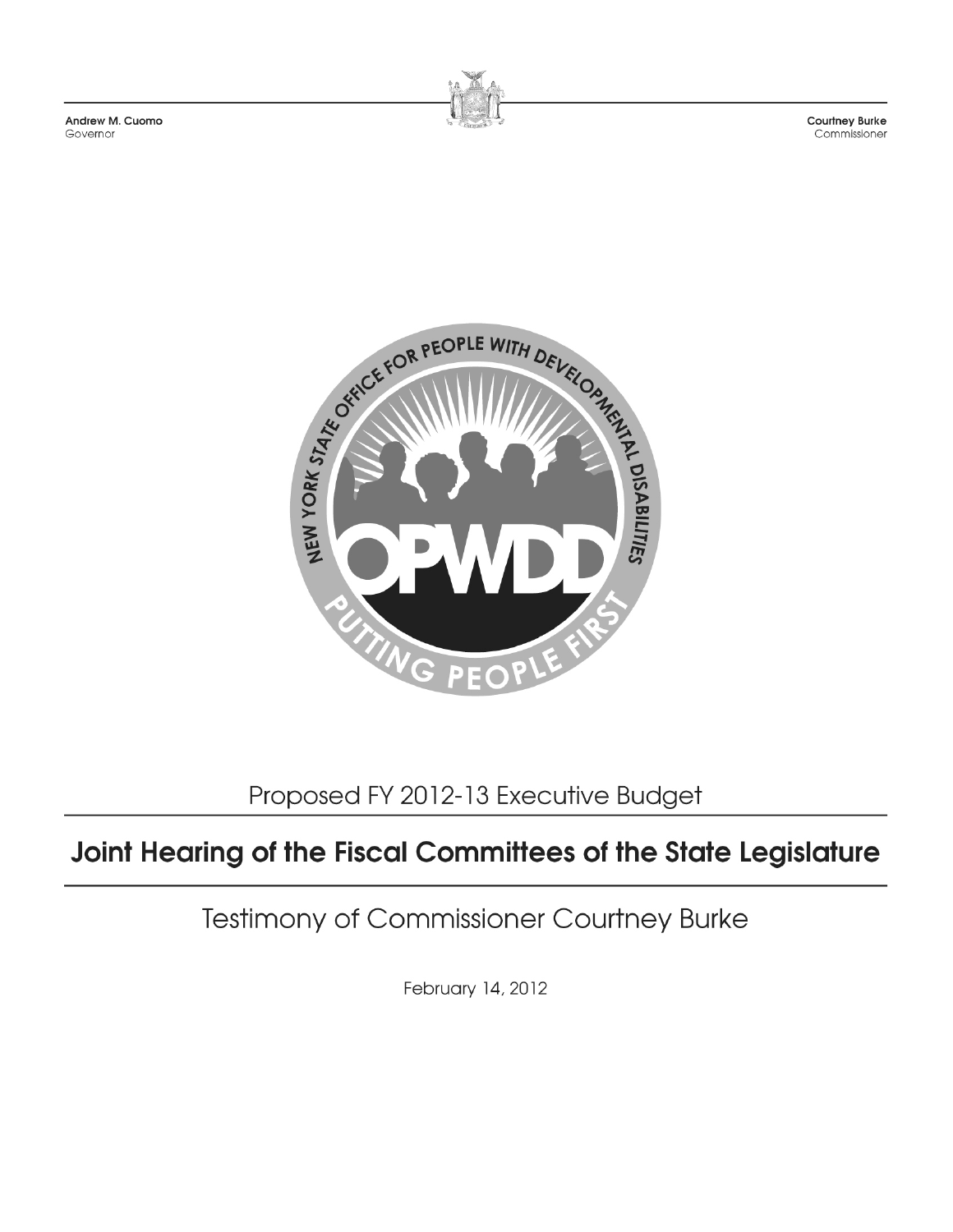Chairman DeFrancisco, Chairman Farrell, Senator McDonald, Assemblyman Ortiz, and other distinguished members of the Senate and Assembly, thank you for the opportunity to testify today regarding Governor Cuomo's 2012-13 executive budget for the Office for People With Developmental Disabilities (OPWDD).

Our state's system of services and supports for individuals with developmental disabilities is among the most comprehensive in the nation. With that great responsibility comes the need for constant self-evaluation and improvement, and to identify innovative approaches to help us deliver quality care, protect services today, and anticipate our needs for the future. OPWDD currently serves more than 126,000 New Yorkers with autism, Down syndrome, intellectual disabilities, cerebral palsy, and other developmental disabilities. As you know, with advancements in health care and better diagnoses, ours is a growing field.

Under Governor Cuomo's leadership, OPWDD has transformed virtually every aspect of our operations to strengthen our services and supports, protect the health and safety of the individuals we serve, enhance qualifications, training, and supervision of our workforce, and improve oversight of nonprofit providers. Continuing this progress, the Governor has again demonstrated his commitment to individuals with developmental disabilities with a budget and reform proposal that supports OPWDD and implements the structural changes we need to strengthen the system by:

- Investing critical resources in more person-centered services, and creating new service opportunities that will support individuals with developmental disabilities who are: currently living in institutional settings; graduating from residential schools and other educational programs; and living on their own or with families and others.
- Reconfiguring OPWDD's service delivery system in a manner that will place our focus squarely on service quality and improvement, and ensure consistency in all OPWDD operations statewide.
- Shoring up fire safety standards in community-based residences through the Governor's five-year capital plan.
- Supporting an Olmstead implementation plan, announced in the Governor's state of the state address, which will develop the framework for the housing, employment, transportation, and other supports necessary to help individuals live in the most integrated community settings.
- Transitioning individuals with developmental disabilities currently receiving out-of-state services back to New York, with the proper supports in place here to help them succeed.

As a system undergoing significant change, it is important to understand our history, and how the reforms we have already enacted, and our next steps, relate to this budget and reform plan.

New York's current system for individuals with developmental disabilities began in the 1970s with the first closures of the state's large institutions. The ensuing decades saw a dramatic increase in community capacity, including residential opportunities and community-based services. Today, we continue our work in developing additional community-based opportunities, and must ensure higher quality care, improve efficiency in service delivery, and empower